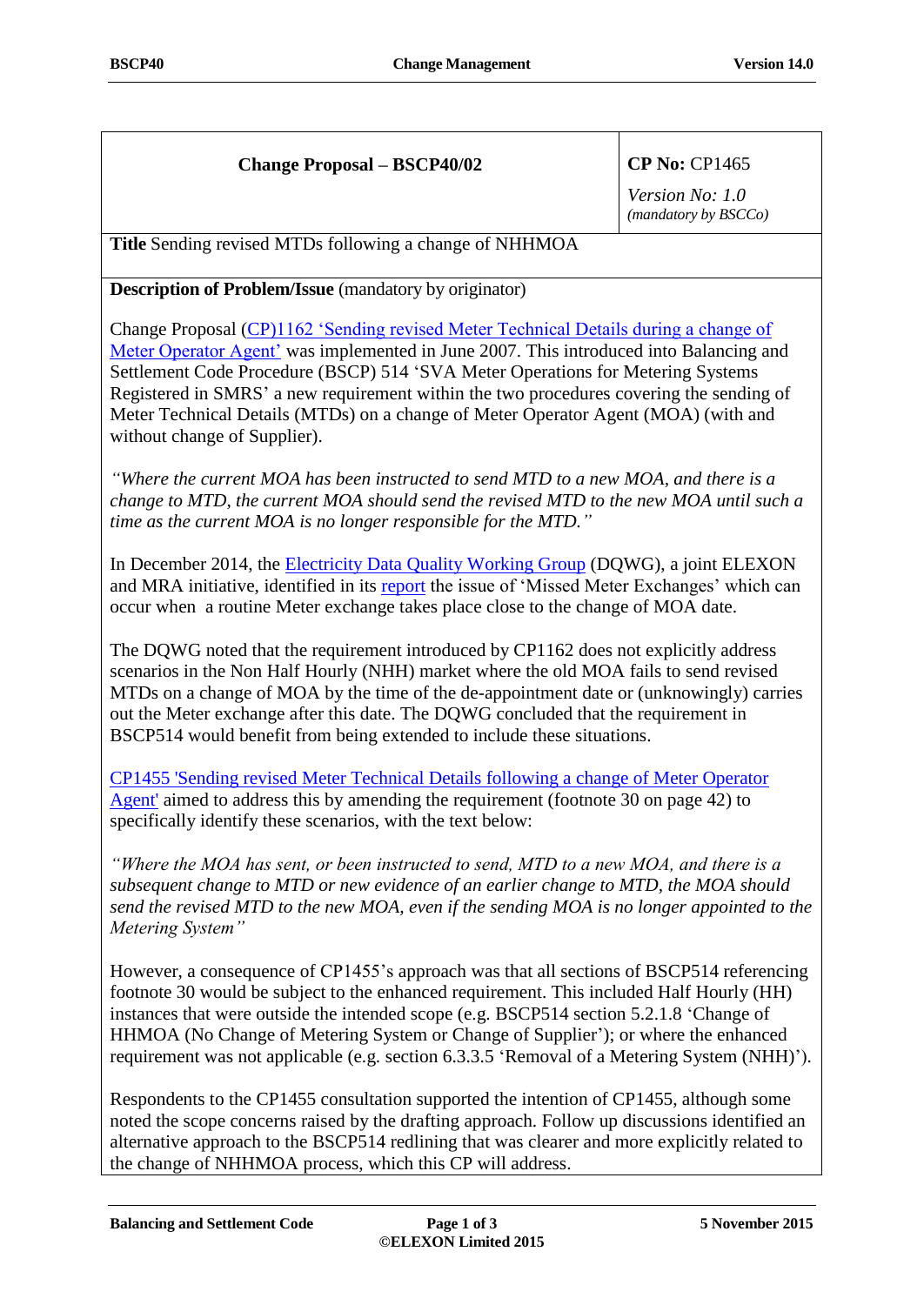**Proposed Solution (**mandatory by originator)

CP1465 proposes to add a new footnote only to those sections of BSCP514 that specifically relate to a change of NHHMOA, these being sections 6.2.1 and 6.2.4. The new footnote will be additional to footnote 30 (which will remain unchanged) and will ensure that the enhanced requirement for sending MTD applies only to the scenarios identified by the DQWG.

The proposed wording for the new footnote is:

*"The outgoing MOA remains responsible for sending revised MTD where they relate to site activity carried out after their de-appointment date"*

It is proposed that the new footnote is added immediately adjacent to footnote 30 in sections 6.2.1.9 and 6.2.4.9.

To address the existing issue identified by CP1455, this CP also proposes to remove references to footnote 30 in five sections of BSCP514 where it is not applicable as there is no change of MOA, which are sections:

- 5.3.3 Removal of a Metering System (HH)
- 5.3.4 Reconfigure or Replace Metering System (No Change of Measurement Class)
- 5.3.5 LDSO Replaces MS (For Safety Reasons / Urgent Metering Services)
- 5.3.6 Change of Feeder Status Energise Feeder
- 6.3.3 Removal of a Metering System (NHH).

**Justification for Change** (mandatory by originator)

CP1455 was raised to implement one of the recommendations of the EDWG in its report. This new CP retains the original justification. However, it aims to provide a clearer, more targeted approach to the BSCP514 drafting to deliver the proposed change.

## **To which section of the Code does the CP relate, and does the CP facilitate the current provisions of the Code?**

Section S 'Supplier Volume Allocation'

**Estimated Implementation Costs** (mandatory by BSCCo)

£240 (one ELEXON man day) of effort to implement the necessary document changes.

**Configurable Items Affected by Proposed Solution(s)**

BSCP514 'SVA Meter Operations for Metering System Registered in SMRS'

**Impact on Core Industry Documents or System Operator-Transmission Owner Code** None

None anticipated.